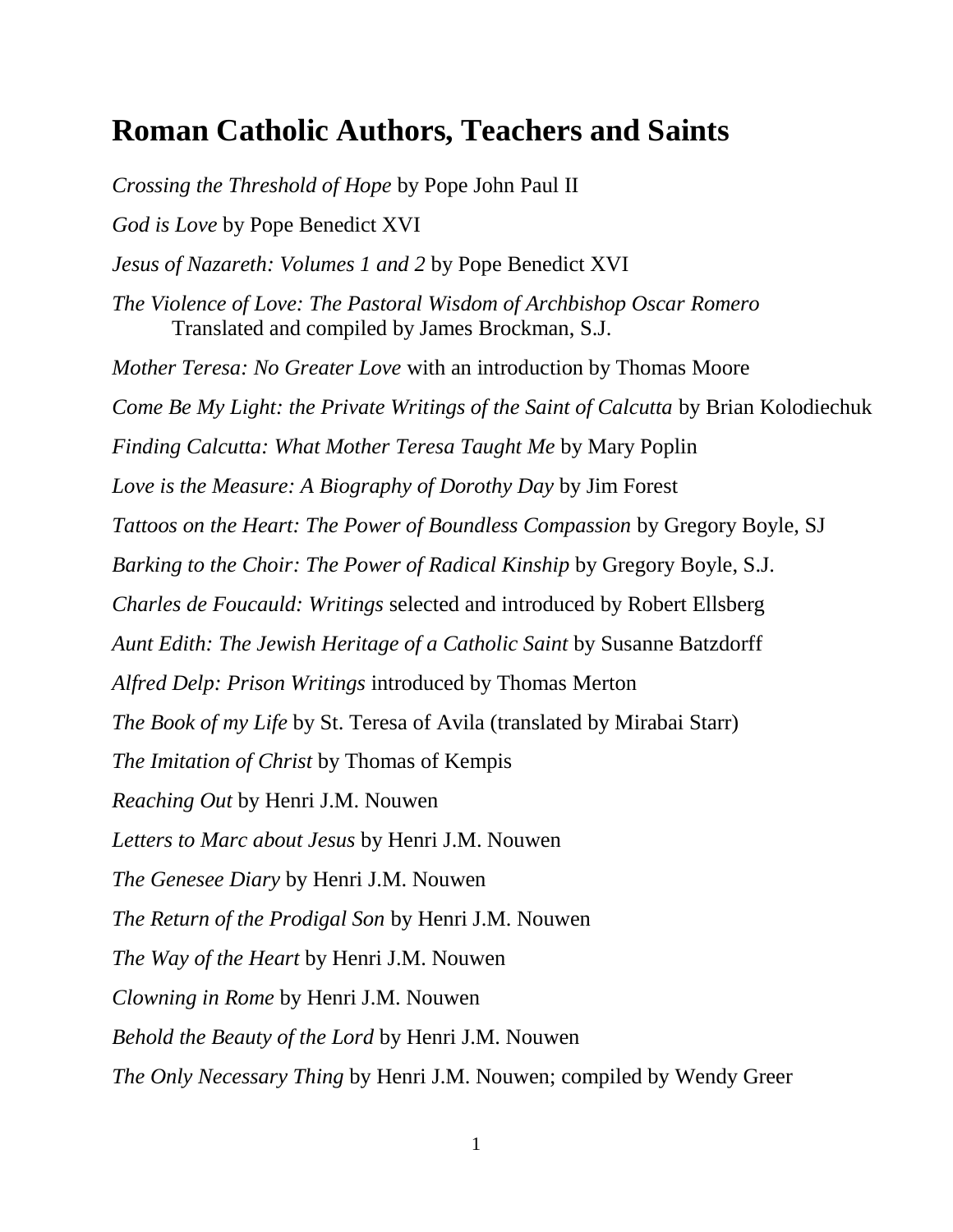*To Believe in Jesus* by Ruth Burrows, OCD *The Way of Silent Love* by a Carthusian *Interior Prayer* by a Carthusian *Thirsting for Prayer* by Jacques Philippe *Interior Freedom* by Jacques Philippe *Sacred Reading* by Michael Casey, OCSO *Toward God* by Michael Casey, OCSO *Invitation to Love* by Thomas Keating, OCSO *The Seven Story Mountain* by Thomas Merton, OCSO *New Seeds of Contemplation* by Thomas Merton, OCSO *Thomas Merton and Hesychasm* edited by Jonathan Montaldo *Thomas Merton's Paradise Journey* edited by William Shannon *The Spiritual Director in the Desert Tradition* by Thomas Merton, OCSO *Praying with the Desert Mothers* by Mary Forman, OSB *The Praktikos of Evagrius of Pontus* translated by John Eudes Bamberger, OCSO *Journey back to Eden* by Mark Gruber *John Main: Essential Writings* selected and introduced by Laurence Freeman *The Holy Way: Practices for a Simple Life* by Paula Huston *By Way of Grace: Moving from Faithfulness to Holiness* by Paula Huston *The Shattered Lantern* by Ronald Rollheiser, OMI *Father Joe: the Man who saved my Soul* by Tony Hendra *Centering Prayer* by M. Basil Pennington, OCSO *The Monks of Mt. Athos* by M. Basil Pennington, OCSO *Journey Back to Eden* by Mark Gruber, OSB *My Life with the Saints* by James Martin, SJ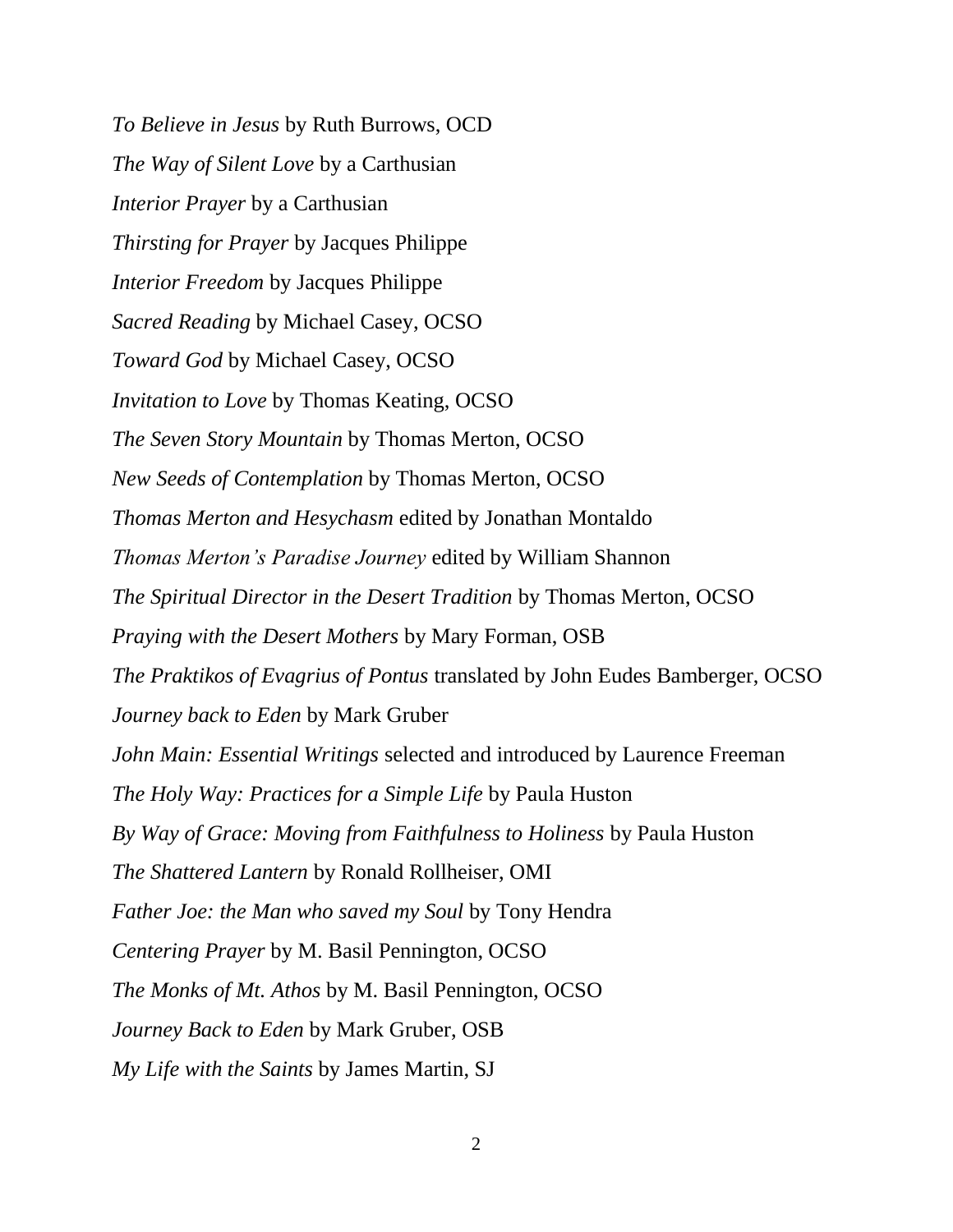*Jesus: A Pilgrimage* by James Martin, SJ

*Becoming who you are: Insights on the True Self* by James Martin, SJ

*Caryll Houselander: Essential Writings* selected by Wendy M. Wright

*Left to Tell: Discovering God Amidst the Rwandan Holocaust*  **by Immaculee Ilibagiza** 

*The Global War on Christians* by John L. Allen



## **Orthodox Christian Authors, Teachers and Saints**

*Encountering the Mystery* by Ecumenical Patriarch Bartholomew *The Orthodox Way* by Metropolitan Kallistos Ware *The Inner Kingdom* by Metropolitan Kallistos Ware *Beginning to Pray* by Metropolitan Anthony Bloom *Meditations on a Theme* by Metropolitan Anthony Bloom *The Living Body of Christ* by Metropolitan Anthoy Bloom *Churchianity vs. Christianity* by Metropolitan Anthony Bloom *Courage to Pray* by Metropolitan Anthony Bloom and Georges Le Febvre, OSB *The Essential Writings of Metropolitan Anthony Bloom* edited by Gillian Crowe *Orthodox Spirituality* by a Monk of the Eastern Church (Lev Gillet) *Jesus: A Dialogue with the Savior* by a Monk of the Eastern Church (Lev Gillet) *The Lord's Prayer* by Alexander Schmemann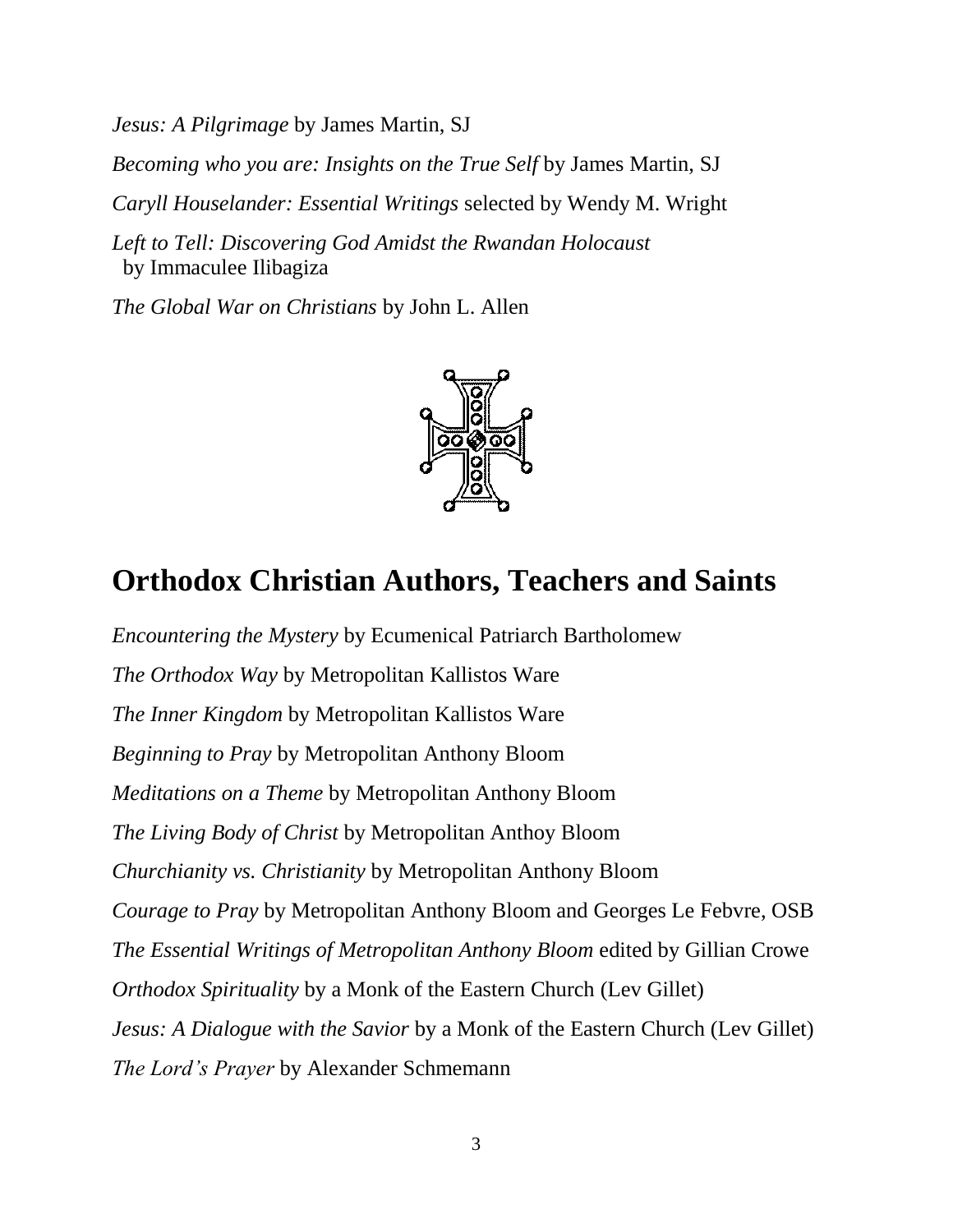*Reflections on the Lord's Prayer* by Daniel Sahas *Jesus through the Centuries* by Jaroslav Pelikan *The Ladder of the Beatitudes* by Jim Forest *Praying with Icons* by Jim Forest *Confession: the Doorway to Forgiveness* by Jim Forest *The Roots of Christian Mysticism* by Olivier Clement *How to be a Sinner* by Peter Bouteneff *Ages of the Spiritual Life* by Paul Evdokimov *To Open One's Heart* by Michel Evdokimov *Being Still: Reflections on an Ancient Mystical Tradition* by Jean-Yves Leloup *Everyday Saints and Other Stories* by Bishop Tikhon Shevkunov *The Way of a Pilgrim* by an anonymous author translated by R.M. French *Mother Maria Skobtsova: Essential Writings* with an introduction by Jim Forest *Father Arseny: Priest, Prisoner, Spiritual Father* translated by Vera Bouteneff *Father Arseny: A Cloud of Witnesses* translated by Vera Bouteneff *Christianity for the 21st Century* by Alexander Men *An Inner Step toward God: Writings on Prayer* by Alexander Men *Light through Darkness: The Orthodox Tradition* by John Chryssavgis *In the Heart of the Desert* by John Chryssavgis *Bringing Jesus to the Desert* by Bradley Nassif *St. Silouan the Athonite* by St. Sophrony of Essex *Wounded by Love* by St. Porphyrios of Mt. Athos *The Church at Prayer* by Archimandrite Aemilianos of Mt. Athos *The Way of the Spirit* by Archimandrite Aemilianos of Mt. Athos *The Mountain of Silence* by Kyriakos Markides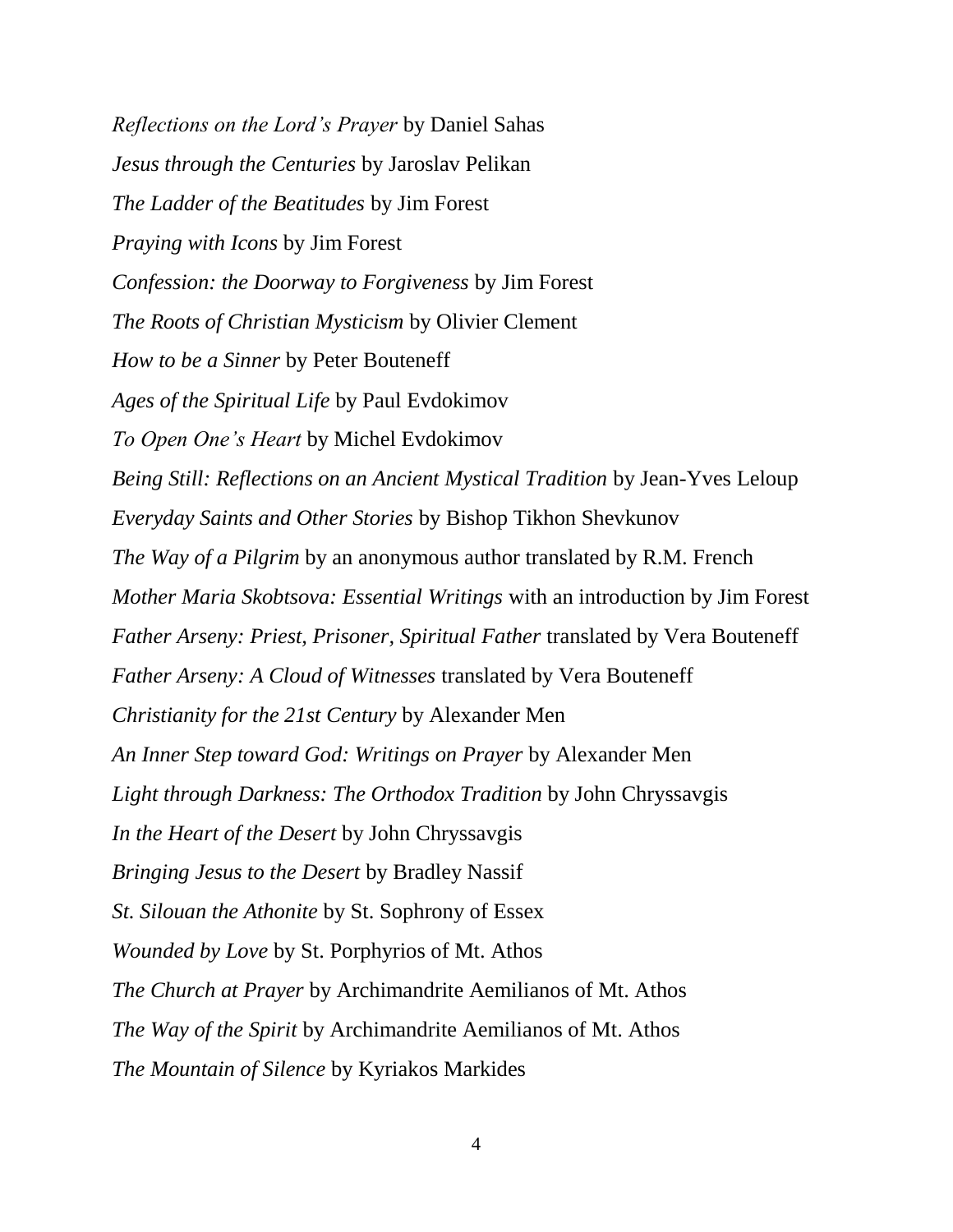*Gifts of the Desert* by Kyriakos C. Markides *A Short Trip to the Edge: A Pilgrimage* by Scott Cairns *Love's Immensity* by Scott Cairns *In the Spirit of Happiness* by the Monks of New Skete *The Morning Offering* by Abbot Tryphon *The Illumined Heart* by Frederica Mathewes-Green *The Jesus Prayer* by Frederica Matthewes-Green *The Inner Way* by Joseph Allen *Mysteries of the Jesus Prayer* by Norris Chumley *Prayer of the Heart* by George Maloney *The Winter Pascha* by Thomas Hopko *The Lenten Spring* by Thomas Hopko *The Communion of Love* by Matthew the Poor *Orthodox Prayer Life* by Matthew the Poor *Words for our Time* by Matthew the Poor *Words for our Lives* by Matthew the Poor *If You Love Me: Serving Christ in Spirit and Truth* by Matthew the Poor *The Life of Repentance and Purity* by Pope Shenouda III *Mama Maggie* by Martin Makary and Ellen Vaughn *The 21: A Journey into the Land of the Coptic Martyrs* by Martin Mosebach *So Great a Salvation* by Bishop Epiphanius

*You are Peter: An Orthodox Theologian's Reflection of the Exercise of Papal Primacy* by Olivier Clement